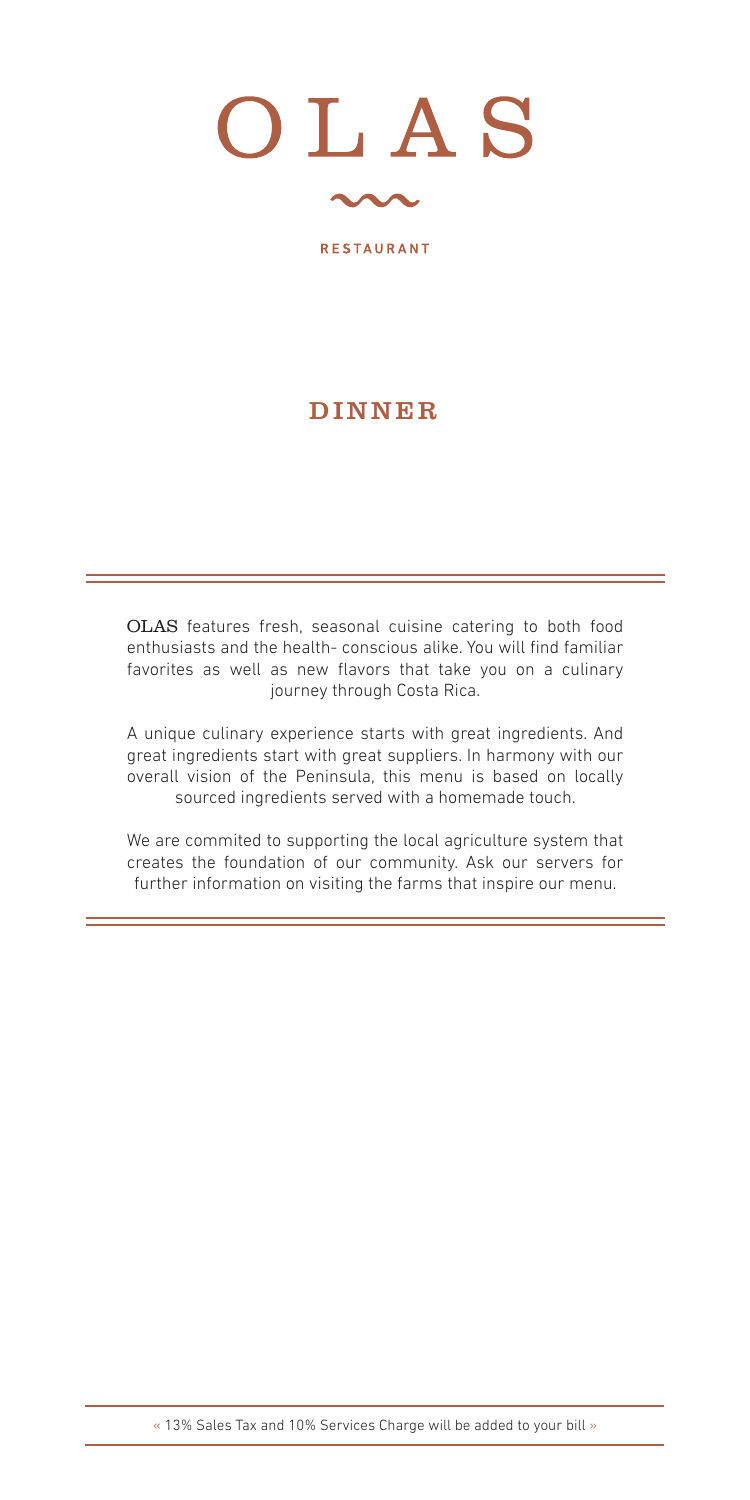



# CALDOS

### Pejibaye Cream  $$15$   $\sqrt{\ }$

Onions, garlic, leeks, blue zone honey

### Saffron Shrimp Bouillabaisse \$19

Mussels, shrimp, seabass, clams, calamary, octopus, roasted garlic, olive oil

**(a)** GLUTEN FREE V VEGETARIAN

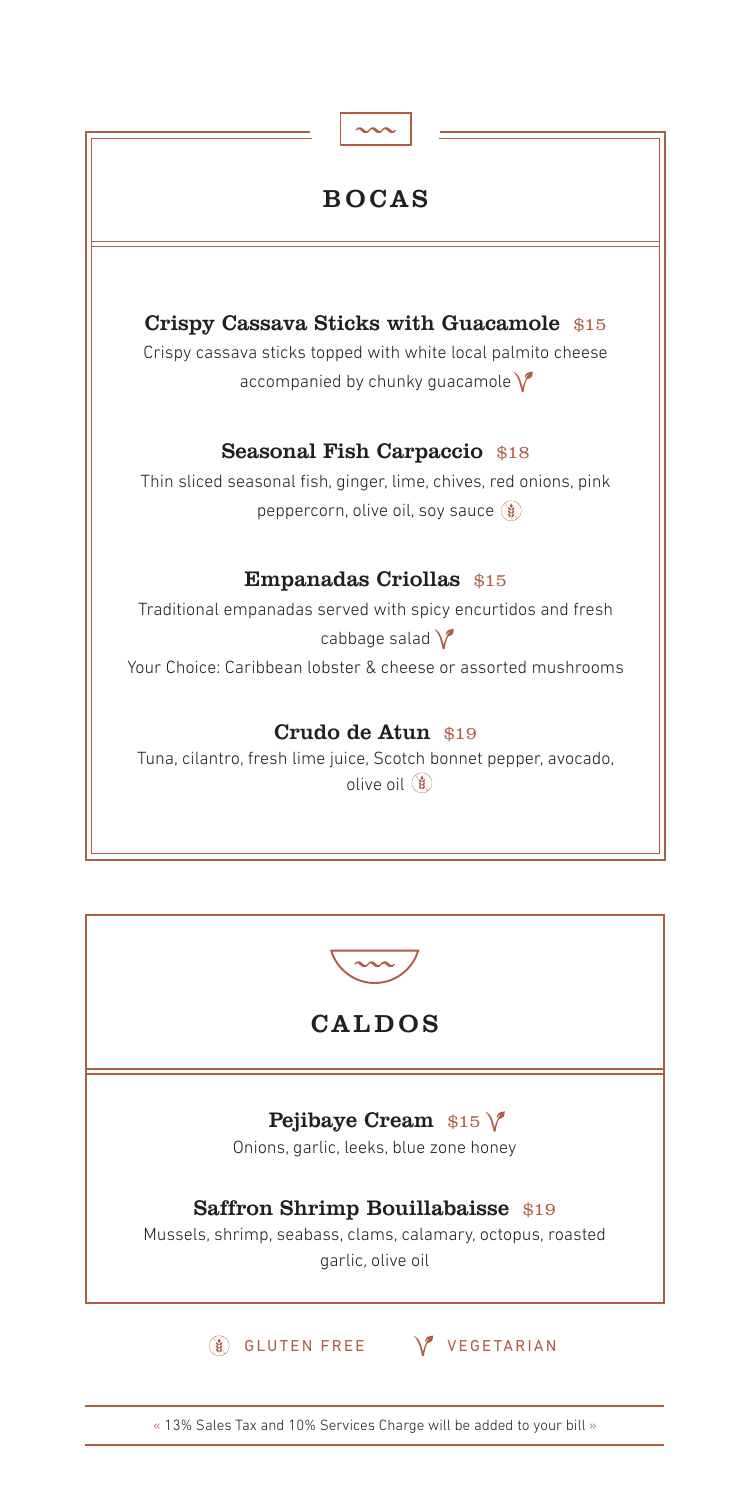

### VERDES

#### Forest Salad \$14

Tossed spinach & kale mixed with red berries, golden berries, crumbled goat cheese, minced red onions and macadamia nuts topped with a delicate champagne vinaigrette  $\mathcal{L}$ 

### Burrata Salad \$16

Cherry tomatoes, chambray onions, baby spinach, beetroot sprouts, grilled peaches, Burrata cheese, strawberry balsamic reduction, agave syrup  $\mathbf{C}$ 

### Central Valley Tomato Salad \$13

Varied tomatoes from the central valley, served with a white wine vinaigrette, locally sourced queso blanco, oregano and marinated watermelon  $\mathbf{C}$ 



# DE LA HUERTA

#### Warm Garden Hummus \$24

Chickpeas, mushrooms, onions, chimichurri, paprika, sumac, lime, parsley, oive oil, roasted pita bread  $\binom{3}{2}$ 

### Vegetarian Capellini \$26

Cherry and romaine tomatoes sautéed with garlic, basil and extra virgin olive oil  $\sqrt{\phantom{a}}$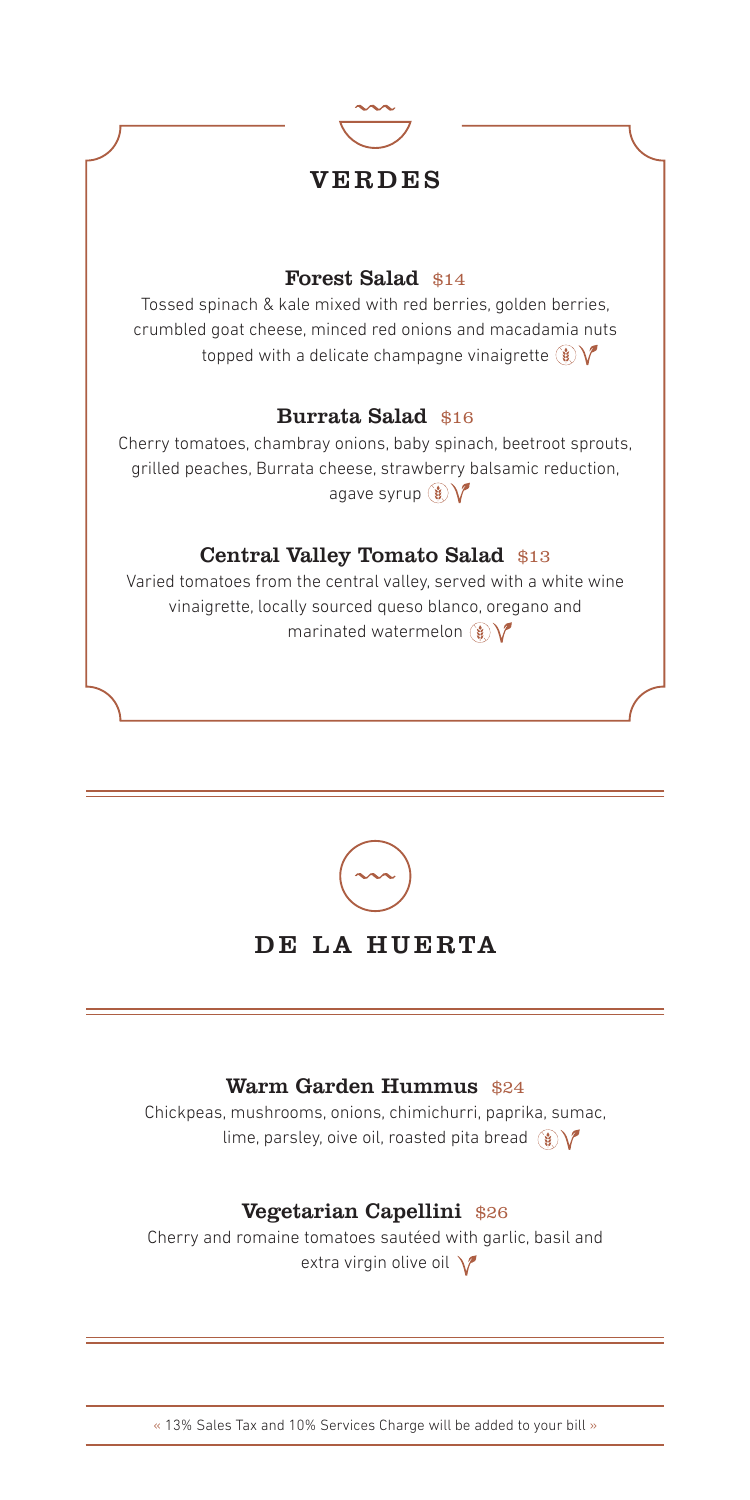

# LA ESQUINA DEL CHEF

#### Seafood Pappardelle \$38

Squid Ink pasta sautéed with a romaine tomato comfit, garlic, arugula, Thai basil and tomato sauce. This pasta is served with chopped calamari, octopus chunks, catch of the day and mixed mussels

#### Grilled Octopus \$34

Grilled octopus marinated in our home made chimichurri and served with a cambray potatoes and carrot purée

### Jumbo Shrimp and Caribbean Relish \$38

Pan seared jumbo shrimps paired with grilled corn & heart of palm relish over creamy coconut jasmine rice

### Chef's Seabass \$36

Sous vide sea bass, cauliflower purée, grilled baby vegetables, chambray onions, beetroot and basil pesto

### Grilled Churrasco \$40

7oz Churrasco, chunky mashed potatoes, grilled garden vegetables, chimichurri

### Seared Chicken with Risotto \$33

Seared airline chicken breast, tomato and saffron risotto, grilled asparragus

### Garlic-Glazed Tuna Medallions \$39

Jasmine rice, grilled tomatoes and roasted kale

# Whole Fried Snapper \$32

Crispy patacones, green salad, traditional caribbean sauce

# Grilled Tenderloin Medallions \$42

Cassava purée, grilled asparragus, creamy mushroom sauce, red wine reduction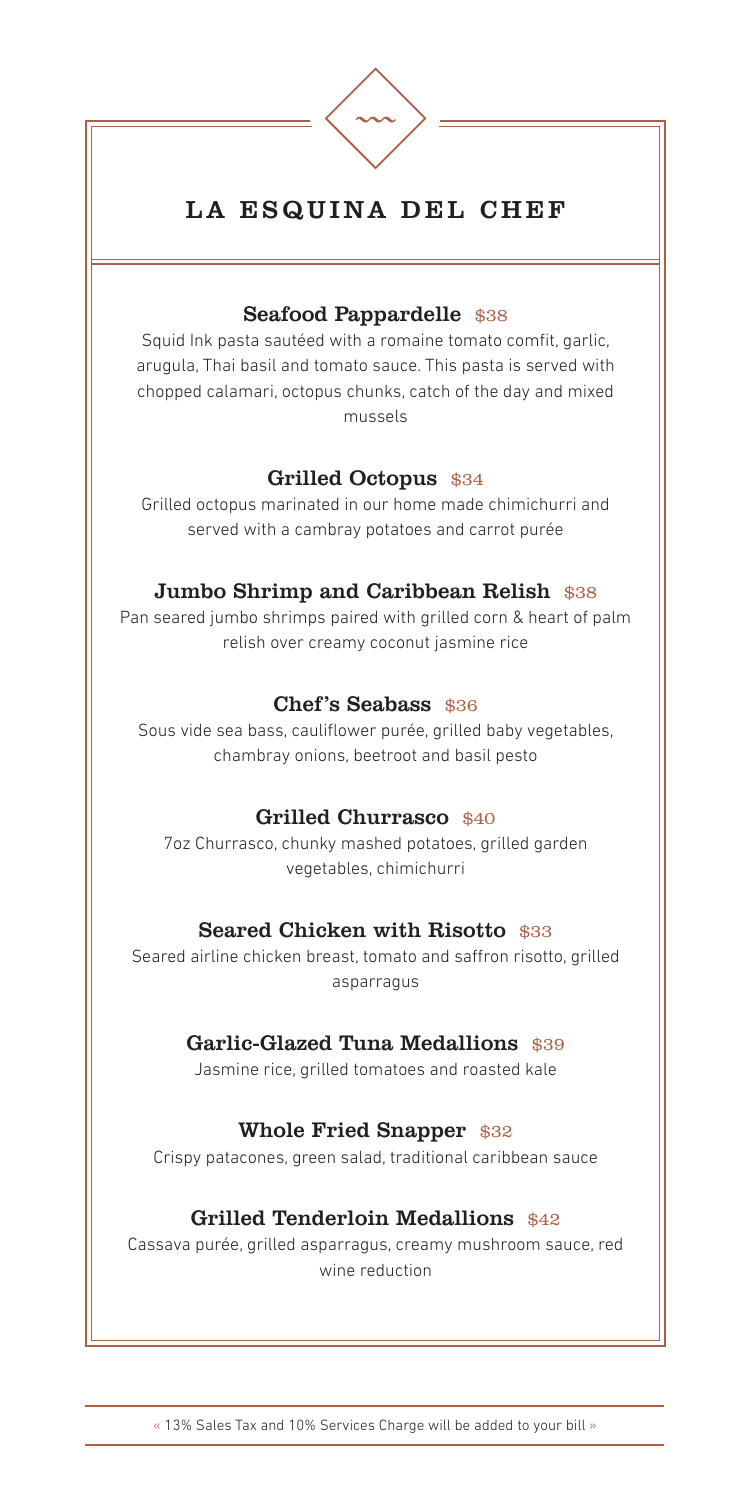

# KIDS

Fun, delicious, and healthy is our motto for our kids menu. Below you will find recipes that have been prepared by our kitchen team using local and fresh ingredients.

Please inform your server of any dietary restrictions.



# COLD OPTIONS

Tropical Fruit Plate \$9

With yogurt (

# Crudités \$9

Cherry tomatoes, carrots, broccoli, cucumbers, celery and ranch dressing  $\mathcal{L}$ 

# Traditional Caesar Salad \$9

Add grilled chicken  $$4 \ V$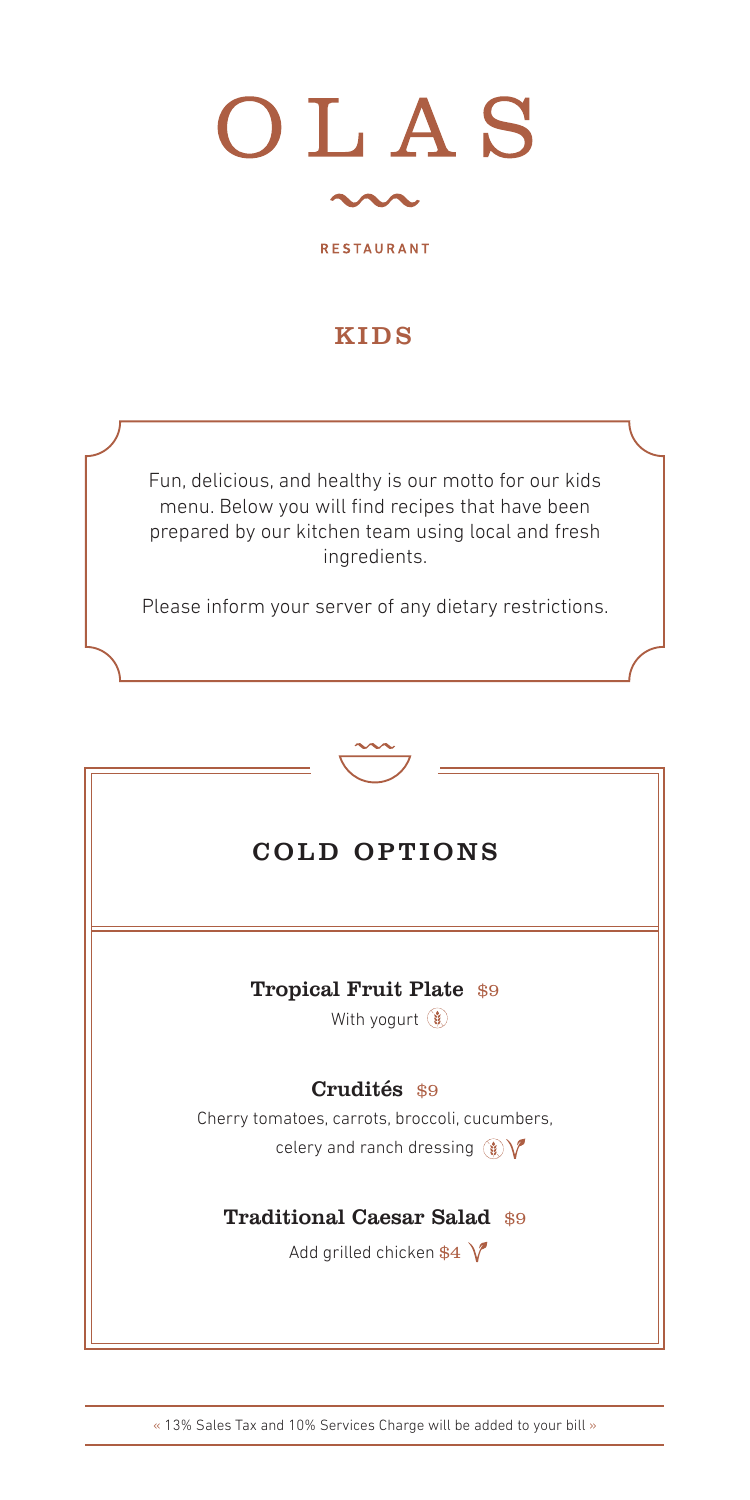

# HOT OPTIONS

### Kids Burger \$15

Your choice of cheese, served with French fries or steamed vegetables

### 100% Beef Hot Dog \$9

Served with French fries or steamed vegetables

### Kids Pizza \$10

With your choice of two toppings

# Grilled Chicken & Veggie Bowl \$12

With roasted potatoes or rice

Whole Wheat Mozzarella Quesadilla \$10

Add Chicken for \$5

#### Crunchy Chicken Pops \$12

Served with our garden salad

Fish Fingers and Fries \$14

**(8) GLUTEN FREE V** VEGETARIAN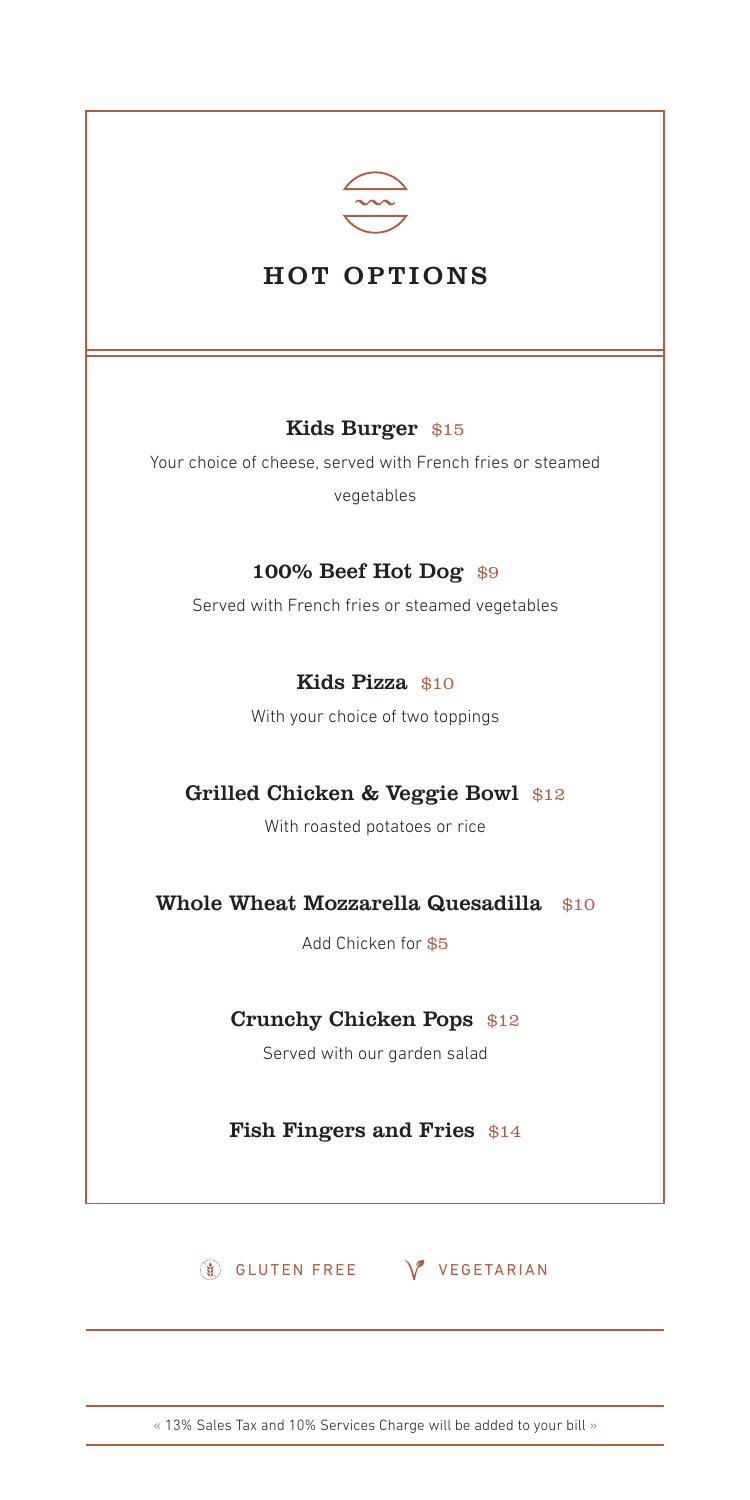

# **WINE**

# CHAMPAGNE / SPARKLING

Veuve Cliquot, Brut, Champagne, FRANCE \$190 Veuve Cliquot Rose, Champagne, FRANCE \$230 Moet Chandom, Brut, Champagne, FRANCE \$240 Laurent Perrier Brut, Champagne, FRANCE \$190 Dom Perignon, Champagne, FRANCE \$520

# SPARKLING WINE

Navarro Correas Extra Brut, ARGENTINA \$60 Veuve Ambal Blanc de Blancs, FRANCE \$55

# **CAVA**

Freixenet, Vintage Reserva Brut, SPAIN \$60

# ROSÉ WINES

Soupcon De Fruit, FRANCE \$50 Maison Robert Vic, Le Parc, FRANCE \$54 Whispering Angel, Côtes du Provence, FRANCE \$88



De Martino Estate, Reserva, Sauvignon Blanc, CHILE Monte Tondo, Pinot Grigio, ITALY Indomita, Gran Reserva, Chardonay, CHILE

# REDS BY THE GLASS \$12 (6 oz serving)

Tabalí Pedregoso Gran Reserva, Cabernet Sauvignon, CHILE Luigi Bosca, Malbec, Finca La Linda, ARGENTINA Leyda, Reserva, Pinot Noir, CHILE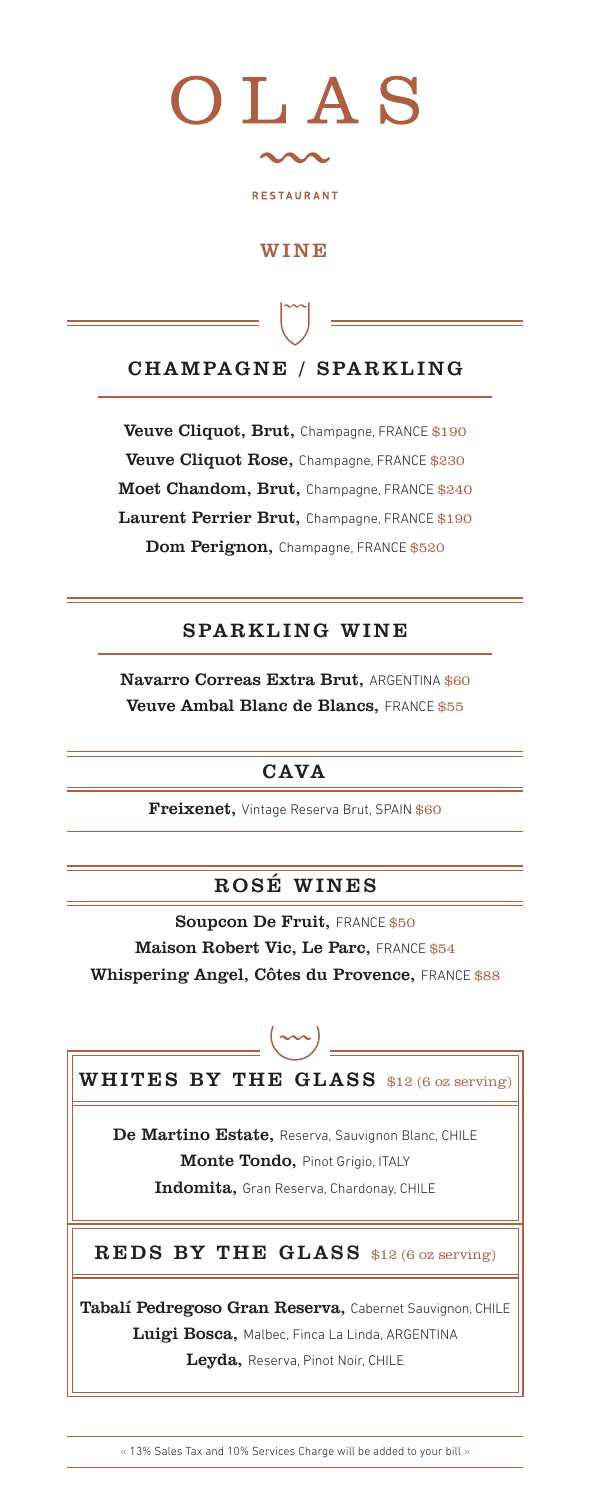

# WHITE WINES

Catena Alta, Chardonay, Mendoza, ARGENTINA \$112 Valdecuevas, Verdejo, Rueda D.O, Castilla, SPAIN \$55 Villa María, Sauvignon Blanc, Marlborough, NEW ZELAND \$125 Santa Margherita, Pinot Grigio, Valdadige, ITALY \$80 Palo Alto, Reserva, Sauvignon Blanc, CHILE \$60 Louis Latour, Chablis, FRANCE \$95 Adegas Castrobrey Sin Palabras, Albarinho, Dorias, SPA \$65



# RED WINES

Angelica Zapata, Malbec, Mendoza, ARGENTINA \$150 1000 Stories, Zinfandel, Bourbon Barrel Aged, California, USA \$54 Fourteen Hands, Merlot, Columbia Valley, USA \$70

El Enemigo, Cabernet Franc, Mendoza, ARGENTINA \$90

Agustinos Estate, Cabernet Sauvignon, Valle del Bio Bio, CHILE \$55

La Crema, Pinot Noir, Sonoma Coast, USA \$98

Carmelo Rodero, Tempranillo, Crianza, SPAIN \$110

Secreto Patagónico, Malbec, Patagonia, ARGENTINA \$70

Stags Leaps, Cabernet Sauvignon, Artemis, Napa Valley, USA \$190

Decero Remolinos, Petit Verdot, Mendoza, ARGENTINA \$90

Santa Carolina, Carmenére, Gran Reserva Rapel Valley, CHILE \$60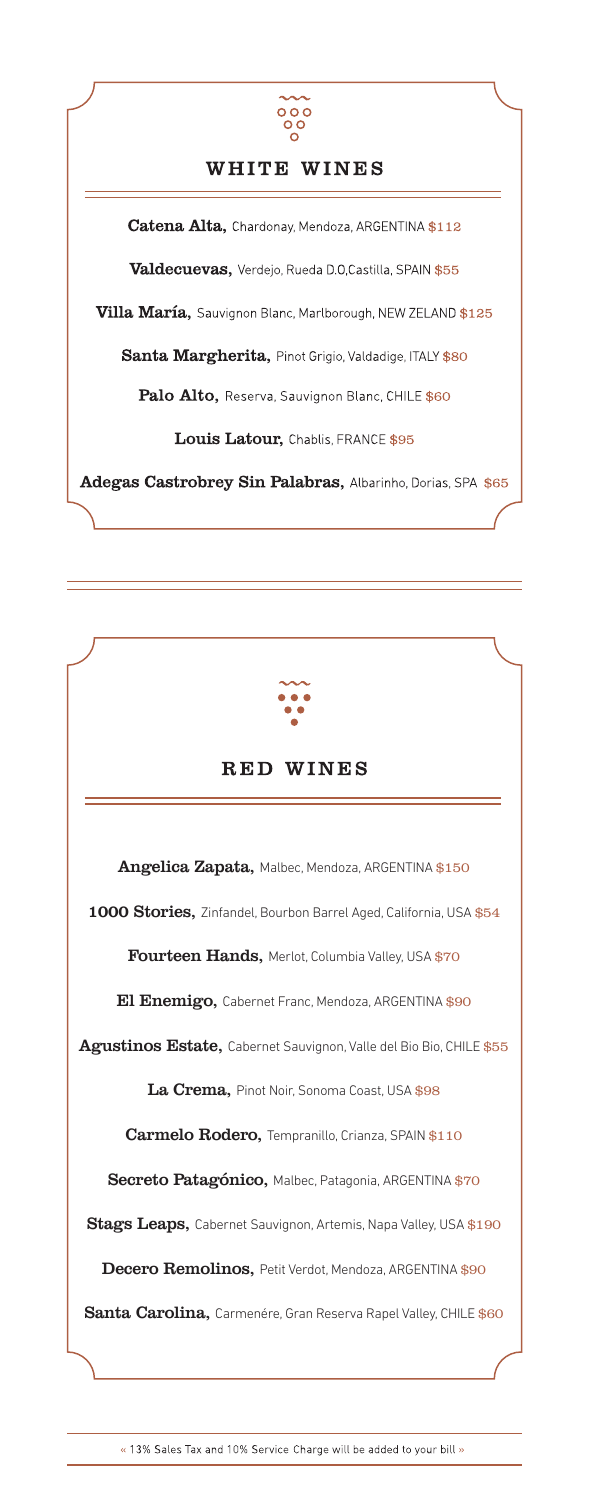

# COCKTAILS



# PRIETA BEACH CLUB COCKTAILS

#### Peninsula Spritz \$16

Gentian, rhubarb, bitter orange liquor, red berries, sparkling wine

#### Witch<sup>s</sup> Rock \$16

Guaro, hibiscus flower, lime juice, homemade ginger beer, mint

#### Chili Mango \$16

Guaro, mango syrup, chipotle adobo, fresh lime, homemade chipotle salt

#### Spicy Passion \$16

Vodka, passion fruit purée, homemade jalapeño syrup, fresh lime, artisan citrus spicy salt

#### Michelada \$10

Pilsner beer, fresh lime, spicy salt crust

#### Cahuita \$15

Coconut rum, Guaro, pineapple juice, coconut cream, mint, fresh lime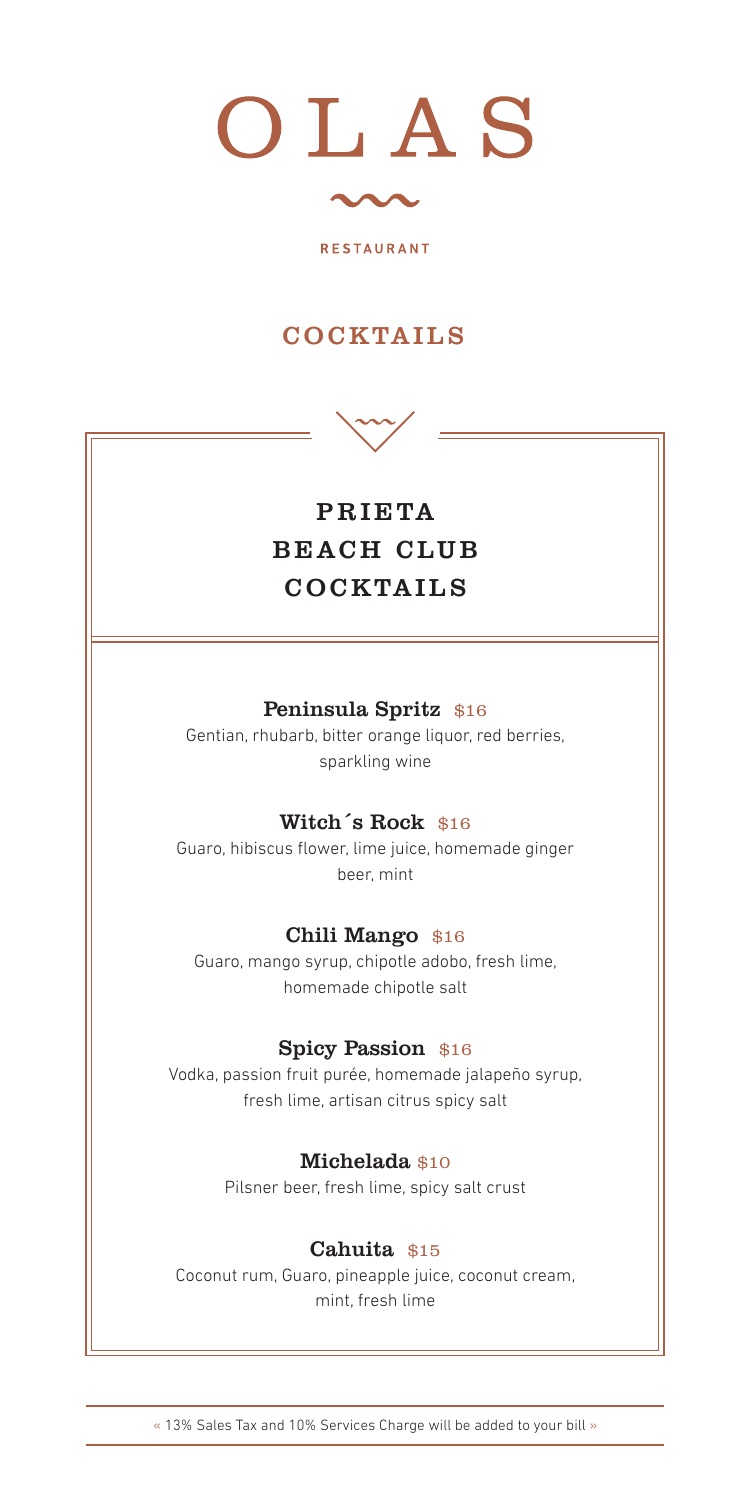

# LAS MARGARITAS

All our margaritas can be prepared according to your preferences. Want to go skinny? No problem. If you do not like certain ingredients ask our mixologist for suggestions.

### The Club \$16

Don Julio, artisan agave liquor, lime juice, salt

### Ancho Paloma \$18

Premium reposado tequila, chile ancho liquor, fresh lime juice, grapefruit soda, tajin salt, rosemary perfume

### High Tide \$18

White tequila, fresh pineapple juice, lime, jalapeño syrup, orgeat syrup, spicy salt crust

#### Red Sunset \$16

White tequila, strawberries & sage pectin, lime juice, salt

Our bartenders favorite cocktail

# Smokey & Spicy \$16

Jalapeños, cucumber, coriander, tequila, lime juice, smoked

rosemary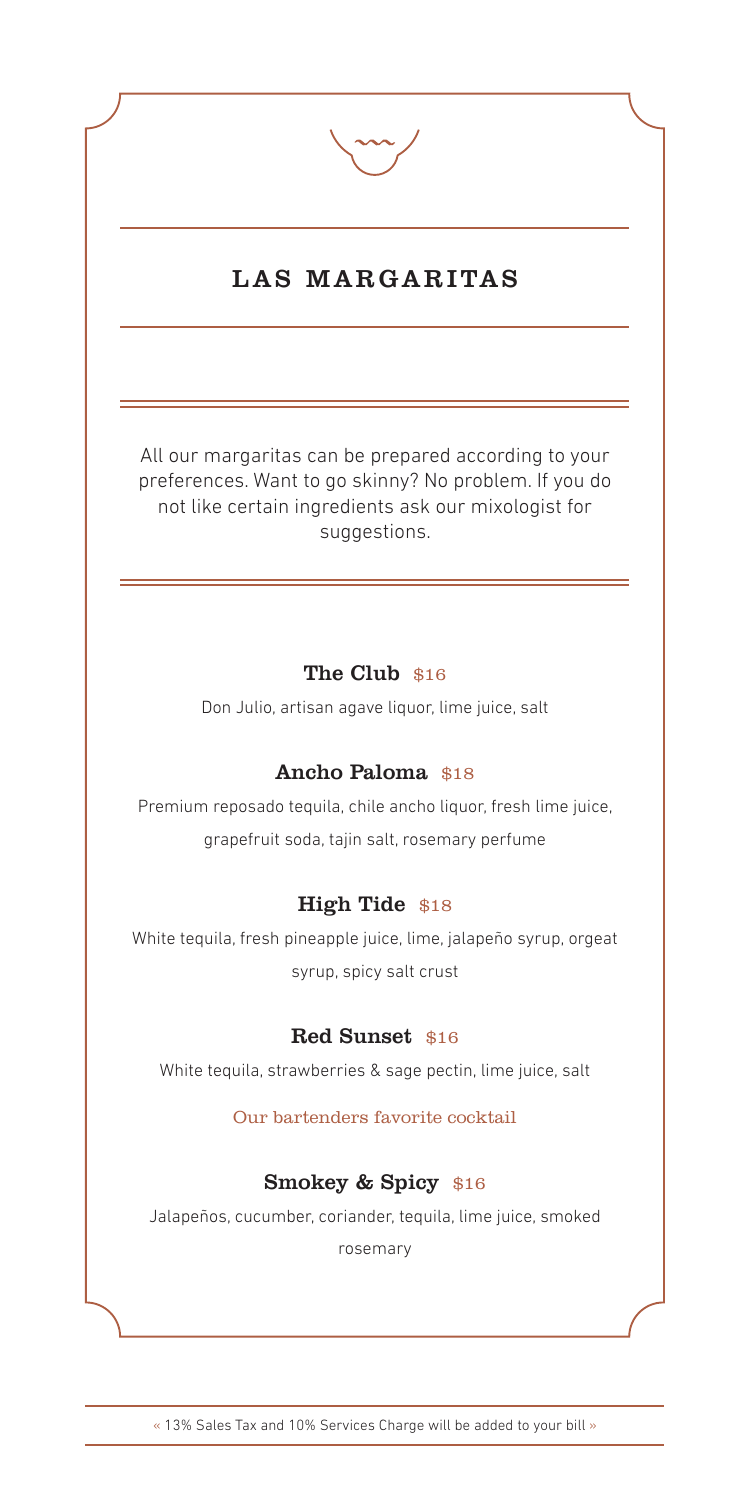

# GIN & TONICS

#### Citronica \$16

Lime, orange zest

#### Galician \$16

Gin, naranjilla, cacao nibs, angostura bark tonic water

#### Rain Forest \$16

Our own version on the traditional cuban mojito is prepared with wild berries, mint, house gin and lime perfume

#### Orchard \$16

Delicious mix of fresh basil, Amazonian artisan gin, fresh lime, simple syrup, fresh cucumber, coriander

### Make Your Own G&T

Choose any of our Gins and pair with any ingredient from our cocktails above

# BEERS

#### COSTA RICAN BEERS

Imperial \$5 Imperial Light \$5 Pilsen \$5 Bavaria Light \$6 Bavaria Gold \$6 Bavaria Dark \$6

### INTERNATIONAL BEERS

Tecate Light MEX \$6

Corona MEX \$8

Stella Artois BEL \$7

#### CERVEZA ARTESANAL \$7 each:

Guanaca (Honey Blond) Papagayo Brewing (Tropical IPA) Papagayo Brewing (Beach Lager)